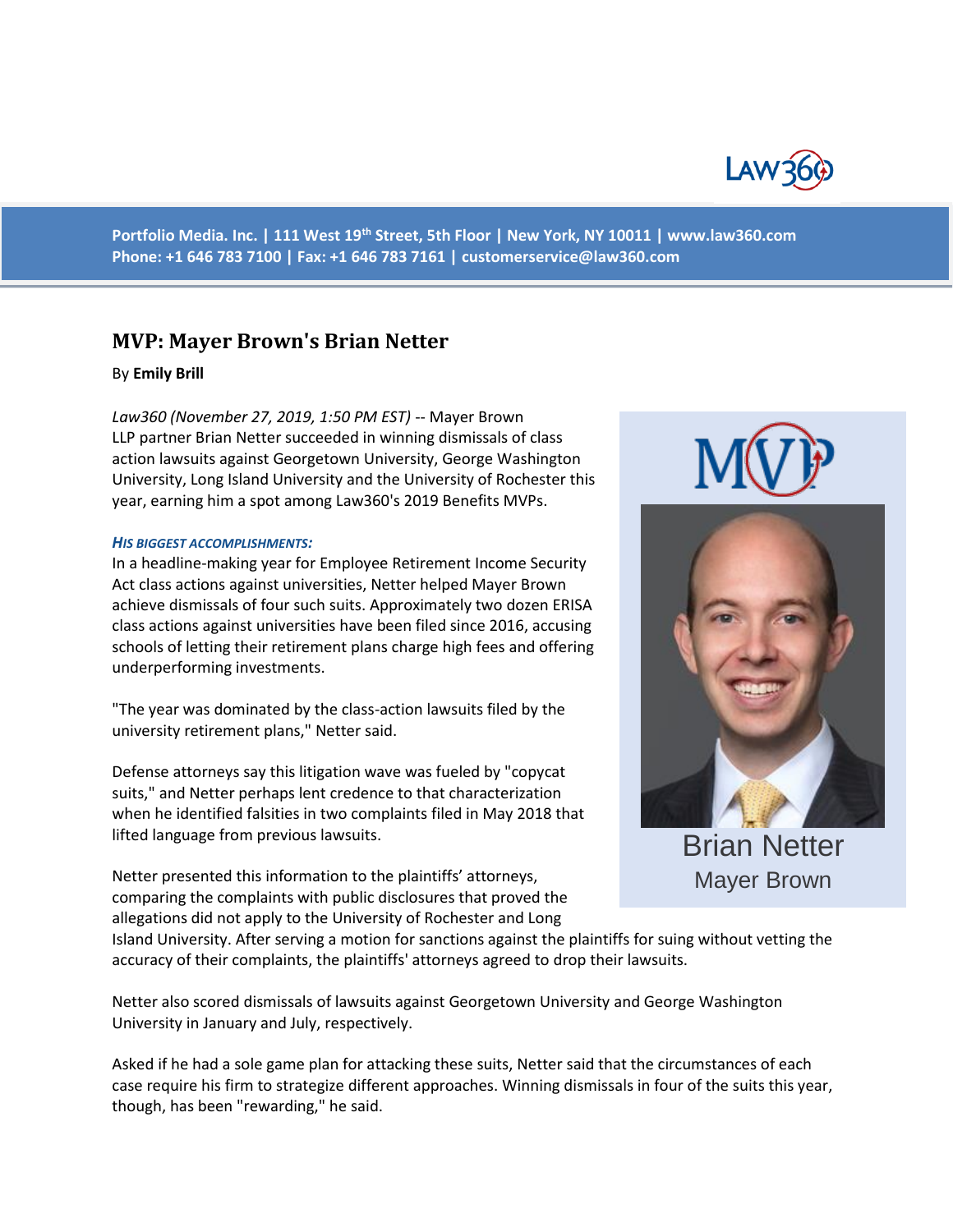## *WHAT MOTIVATES HIM:*

Netter said he's motivated by a desire to defend fiduciaries who acted in good faith from class action suits challenging their decision-making skills.

"The fiduciaries we end up defending are smart people who acted in good faith. We all have to make decisions in this environment of risk and uncertainty," Netter said.

He said he wants to vindicate clients whose decision-making is challenged even though it was solid, simply because a series of outcomes gave workers the ammo for a lawsuit based on "20/20 hindsight."

"If we punish people for taking smart, calculated risks that don't work out, then everyone has to take this defensive, risk-averse posture that isn't good for anyone," Netter said.

## *HIS ADVICE FOR JUNIOR ATTORNEYS:*

Netter said he recommends that younger attorneys find a mentor. He said his own mentors at Mayer Brown — Nancy Ross and Bob Davis — helped him greatly in his career. He now helps lead Mayer Brown's benefits litigation practice alongside Ross.

"Historically, the legal profession was built on apprenticeship, and there's a good reason for that having mentors and learning the trade from people who have excelled in it themselves is really the best way," Netter said. "So I always urge new lawyers to find mentors."

He also recommended that younger attorneys commit to the practice area that "makes it easier to go to work in the morning." If they're testing out a practice area during their first year and finding that everyone else is enjoying it way more, they should try something else.

"If you don't share that enthusiasm, you probably haven't found your niche yet," Netter said.

#### *HIS BIGGEST CHALLENGE:*

In addition to benefits defense work, Netter takes on pro bono cases for Mayer Brown. This year, he's part of the criminal defense team in a case he described as "emotionally wrenching."

In this case, he's helping represent Jessica Hill, a woman sentenced to life in prison after being convicted of killing a man 60 years her senior who she says raped her throughout her childhood. Hill was a juvenile when she received the sentence.

"Jessica's case presents difficult questions," Netter said, adding that some of the issues the case brings up are self-preservation and self-defense, juvenile justice, and "the many systems that failed to protect [Hill]."

"I greatly respect the attorneys who dedicate their careers to handling these difficult criminal cases," Netter added.

# *— As told to Emily Brill*

*Clarification: The story has been updated to clarify the process that led to workers dropping their suits against University of Rochester and Long Island University.*